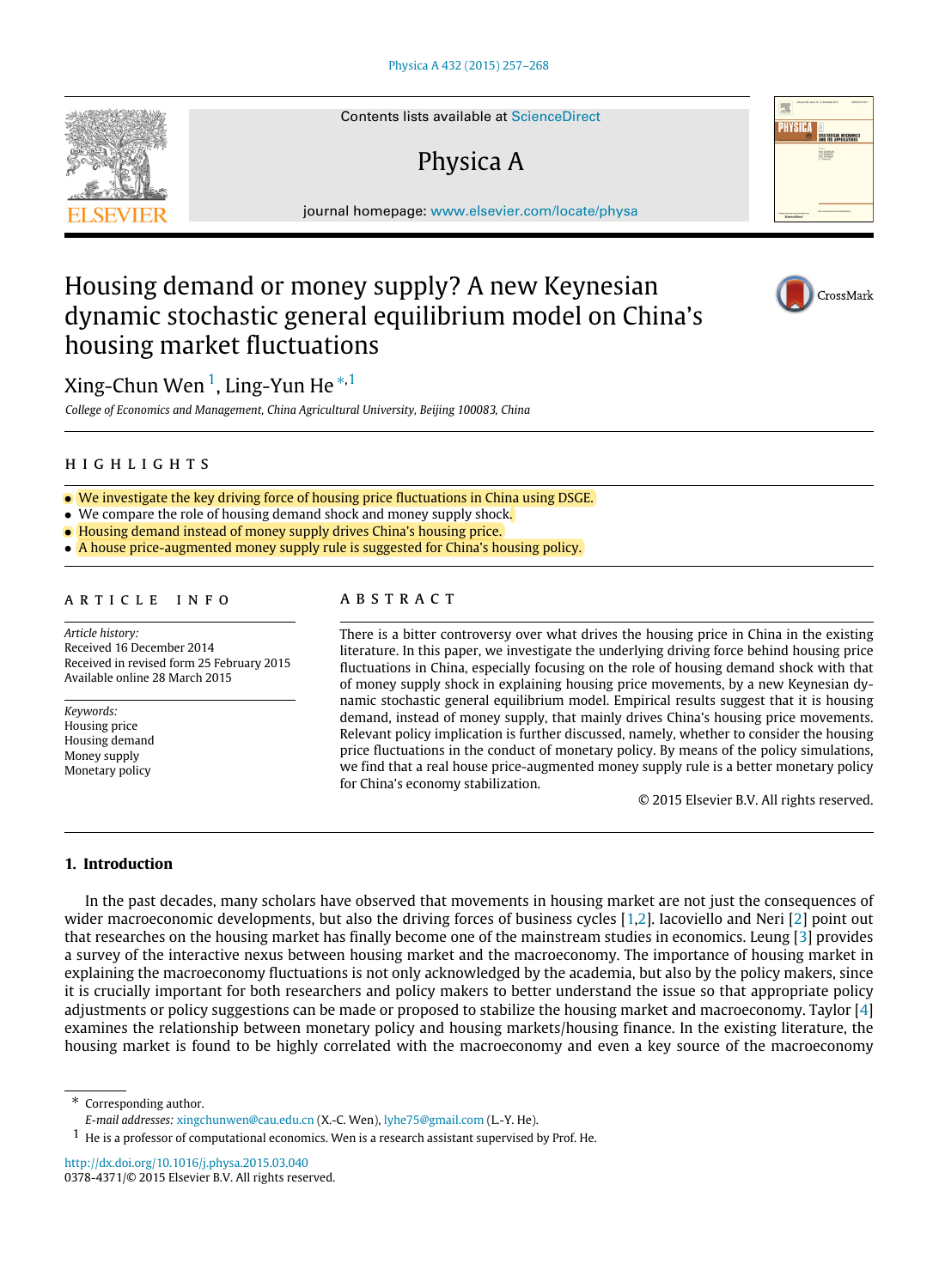fluctuations. As the housing markets fluctuate remarkably in the short term and have boom–bust cycle in the long run, the macroeconomy would suffer a lot from housing market fluctuations [\[1\]](#page-10-0). Besides, in order to conduct the economic policy effectively, one must suit the policy to the situation. It is thereby of critical importance to find out the underlying driving force behind housing market volatilities before making policy to stabilize effectively the housing market and the macroeconomy.

However, there is no consensus on the foresaid problem in existing literatures. Clayton [\[5\]](#page-10-4) derives a forward-looking rational expectation house price model to explain short-run fluctuations in real house prices, and suggests that prices may temporarily deviate from fundamental values in real estate price cycles. Ortalo-Magné and Rady [\[6\]](#page-10-5) propose a lifecycle model with income heterogeneity and credit constraints to explain the observed co-movements of housing prices and owner occupancy rates in the UK. Capozza et al. [\[7\]](#page-10-6) explore the determiner of the housing price dynamics, and find house prices react differently to economic shocks depending on such factors as growth rates, area sizes and construction costs. Ortalo-Magné and Rady [\[8\]](#page-10-7) identify the ability of young households to afford the down payment on a starter home, and in particular their income as a powerful driving force of the housing market by a life-cycle model of the housing market with a property ladder and a credit constraint. Mankiw and Weil [\[9\]](#page-10-8), however, focus for the first time on the demographic influences on housing demand and real housing prices. From an urbanization perspective, early urban economists, including Alonso [\[10\]](#page-10-9) and Muth [\[11\]](#page-10-10), attempt to investigate the interactions between housing markets and urban expansion. Beltratti and Morana [\[12\]](#page-10-11) concentrate on the linkages between general macroeconomic conditions and the housing markets for the G-7 countries, and find that the US is an important source of global housing price fluctuations for real housing prices.

Unfortunately, it appears to be even more controversial on the main driving force of housing market fluctuations in China in the existing literature. Various models and theories are proposed, trying to explain house price movements in China; some focus on demand driven, while others consider growth of money supply.

The demand driven theory attributes house price movements to changes in housing demand, which are mostly fueled by changes in household income [\[13\]](#page-10-12), competition among men in the marriage market [\[14\]](#page-10-13), and rural–urban migration and urbanization [\[15\]](#page-10-14). Wei et al. [\[14\]](#page-10-13) assume that housing is a status good in China's marriage market and examine the consequences for house prices. The authors find empirical evidence to support this hypothesis and further a rise in the sex ratio accounted for 30%–48% of the rise in urban house prices in China during 2003–2009. Chen et al. [\[15\]](#page-10-14) explore the possible effects of rural–urban migration and urbanization on China's urban housing prices, and conclude that the different urbanization levels and the migration situations have significant effects on urban house prices in China. In summary, the demand driven theory believes that housing demand is caused by household income, marriage and migration/urbanization is one of important determining factors in explaining the housing price movements in China.

With respect to the role of money supply growth, many other scholars believe that China's monetary policies act as the key driving force behind the severe fluctuations of housing price in China. Using a nonlinear modeling approach, Zhang et al. [\[16\]](#page-10-15) investigate determinants of housing prices in China over the period from January 1999 to June 2010, and show that monetary policies and price variables are the key factors influencing house prices in China, while other aggregate economic variables have relatively less significant impacts. Xu and Chen [\[17\]](#page-11-0) examine empirically the impact of key monetary policy variables, including long-term benchmark bank loan rate, money supply growth, and mortgage credit policy indicator, on the real estate price growth dynamics in China, and find that faster money supply growth tends to accelerate the subsequent home price growth, and vice versa. By a standard multivariate dynamic model, Zhang [\[18\]](#page-11-1) explores the causal relationship among monetary growth, house price inflation and consumer price inflation in China since 1998, and suggests that the recent real estate market boom is mainly driven by excessive monetary growth in China.

Inspired by the existing literatures [\[19–21\]](#page-11-2), we endeavor to find out the answer to the foresaid problem, and to better understand the underlying driving force the housing price fluctuation in China. The main contributions of our work can thereby be summarized as follows: we answer the question in this paper by quantitatively investigating the contributions of housing demand and money supply shocks to housing price fluctuations within an integrated Keynesian DSGE framework; and based on our quantitative results from the empirical analyses and policy simulations, we find that a real house price-augmented money supply rule is a better monetary policy for China's economy stabilization. To do that, inspired by Burdekin and Siklos [\[20\]](#page-11-3) and Zhang [\[21\]](#page-11-4), we consider a money supply rule in this new Keynesian DSGE model. Using quarterly data from 2001:Q1 to 2012:Q4, we further estimate the model with Bayesian methods. Impulse response analysis and variance decomposition are applied to identify the relative importance of housing demand shock and money supply shock to housing price movements. Based on empirical results, relevant policy implication is also discussed, to better address this issue in the Chinese economy. In this regard, our model and findings pertinently address and attempt to solve the ongoing China's economic puzzle, and have potential applications to both theoretical housing market researches and practical monetary policy making in China (and possibly other emerging markets).

The rest of the paper is structured as follows. In Section [2](#page-1-0) we describe the baseline model and estimate the parameters in Section [3.](#page-4-0) Section [4](#page-5-0) represents the main results, including the main source of housing price fluctuations and implications for monetary policy. Section [5](#page-8-0) concludes.

#### <span id="page-1-0"></span>**2. The model**

In this section, we propose a new Keynesian DSGE model with money supply rule and credit constraint in order to capture some features of the Chinese economy. We consider a discrete time, infinite horizon economy, populated by households, entrepreneurs and retailers infinitely lived and of measure one. Households supply labor to entrepreneurs, demand housing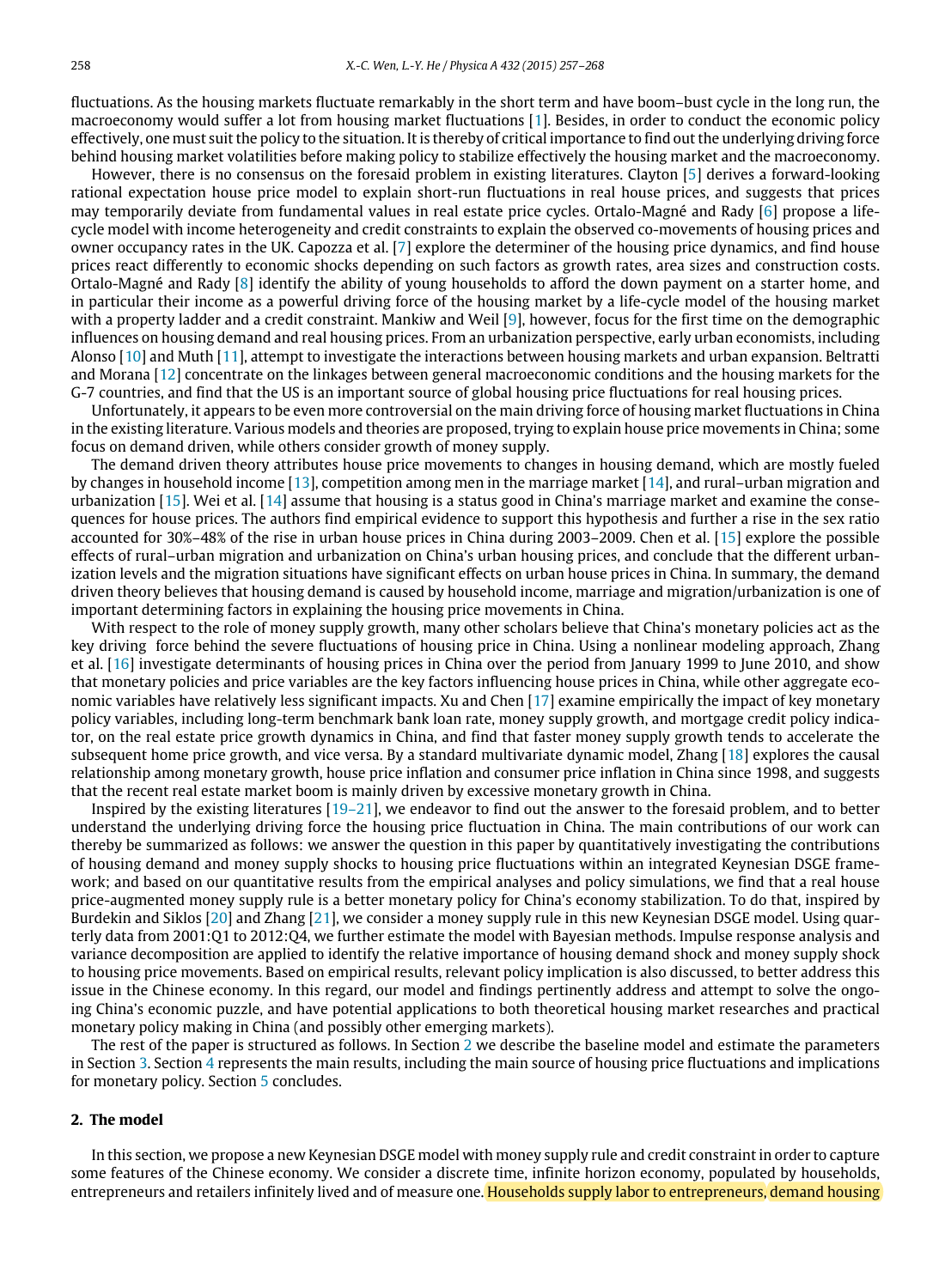and money, and consume the final goods. Entrepreneurs produce a homogeneous intermediate good by combining labor, capital and housing. Apart from money, bond is the other financial asset, which can be traded between households and entrepreneurs. Retailers purchase intermediate goods from entrepreneurs in a competitive market, and differentiate them into final goods. The central bank conducts monetary policy by controlling the growth of money supply.

## *2.1. Households*

Assume the households maximize the intertemporal objective function

<span id="page-2-0"></span>
$$
E_t \sum_{i=0}^{\infty} \beta^i U_{t+i}
$$
 (1)

with

$$
U_t = \ln c_t + j_t \ln h_t + \chi_t \ln \left( \frac{M_t}{P_t} \right) - \frac{1}{1 + \eta} n_t^{1 + \eta}
$$
\n
$$
\tag{2}
$$

where  $E_t$  is the expectation formed at period t, and  $\beta \in (0, 1)$  is the discount factor. The households derive utility from consumption  $(c_t)$ , housing  $(h_t)$ , real money balances  $(M_t/P_t)$  and disutility from labor supply  $(n_t)$ . The parameter  $\eta$  denotes the inverse of the elasticity of work time with respect to real wage. The terms  $j_t$  and  $\chi_t$  represent shocks to housing demand and money holding preference, respectively. The shocks follow AR(1) processes:

$$
\ln j_t = (1 - \rho_j) \ln j + \rho_j \ln j_{t-1} + e_t^j; \qquad \ln \chi_t = (1 - \rho_\chi) \ln \chi + \rho_\chi \ln \chi_{t-1} + e_t^{\chi}
$$

where  $e_t^j$  and  $e_t^{\chi}$  are i.i.d. processes with variances  $\sigma_j^2$  and  $\sigma_\chi^2$ . The households maximize the above utility subject to:

<span id="page-2-1"></span>
$$
c_{t} + q_{h,t}h_{t} + b_{t} + \frac{M_{t} - M_{t-1}}{P_{t}} = w_{t}n_{t} + \frac{R_{t-1}b_{t-1}}{\pi_{t}} + q_{h,t}h_{t-1} + F_{t}
$$
\n
$$
\tag{3}
$$

where  $q_{h,t}$  is the real housing price,  $w_t$  is the real wage, and  $F_t$  are lump-sum profits received from retailers.  $\pi_t = P_t/P_{t-1}$ denotes the gross inflation rate. The left-hand side of this budget constraint (in real terms) contains the outflow of funds: consumption, purchases of housing stock, loans lending to entrepreneurs and changes in real money balances. The righthand side includes the inflow of funds: real wage income, the value of the housing stock, gross returns from lending and the lump-sum profits. The households choose  $c_t$ ,  $h_t$ ,  $M_t$ ,  $n_t$  and  $b_t$  to maximize [\(1\)](#page-2-0) subject to [\(3\).](#page-2-1) Thus, the first order conditions for solving this problem are

<span id="page-2-2"></span>
$$
\frac{q_{h,t}}{c_t} = \frac{j_t}{h_t} + E_t \left( \frac{\beta q_{h,t+1}}{c_{t+1}} \right) \tag{4}
$$

<span id="page-2-3"></span>
$$
\frac{\chi_t}{m_t} = \frac{1}{c_t} - E_t \left( \frac{\beta}{\pi_{t+1} c_{t+1}} \right) \tag{5}
$$

$$
n_t^{\eta} = \frac{w_t}{c_t} \tag{6}
$$

<span id="page-2-5"></span><span id="page-2-4"></span>
$$
\frac{1}{c_t} = E_t \left( \frac{\beta R_t}{c_{t+1} \pi_{t+1}} \right). \tag{7}
$$

Eq. [\(4\)](#page-2-2) is first order condition for housing holdings. Eq. [\(5\)](#page-2-3) represents a standard money demand equation. Eq. [\(6\)](#page-2-4) is the optimal condition for labor supply. Eq.  $(7)$  is the households Euler condition for consumption.

#### *2.2. Entrepreneurs*

The representative entrepreneur derives utility from consumption and maximizes the following objective function:

<span id="page-2-6"></span>
$$
E_t \sum_{i=0}^{\infty} (\beta')^i \ln c'_{t+i} \tag{8}
$$

where  $\beta' < \beta$ . The budget set is described as

<span id="page-2-7"></span>
$$
\frac{Y_t}{X_t} + b'_t = c'_t + q_{h,t} \left( h'_t - h'_{t-1} \right) + \frac{R_{t-1}b'_{t-1}}{\pi_t} + w_t n_t + q_{k,t} l_t \tag{9}
$$

where  $X_t = P_t/P_t^w$  denotes the markup of final over intermediate goods and  $q_{k,t}$  is the shadow price of capital in terms of consumption goods. The left hand side of this budget constraint is the inflow of funds to the entrepreneur, which includes output  $(Y_t)$  and borrowed funds from the households  $(b'_t)$ . The right hand side is the outflow of funds to the entrepreneur,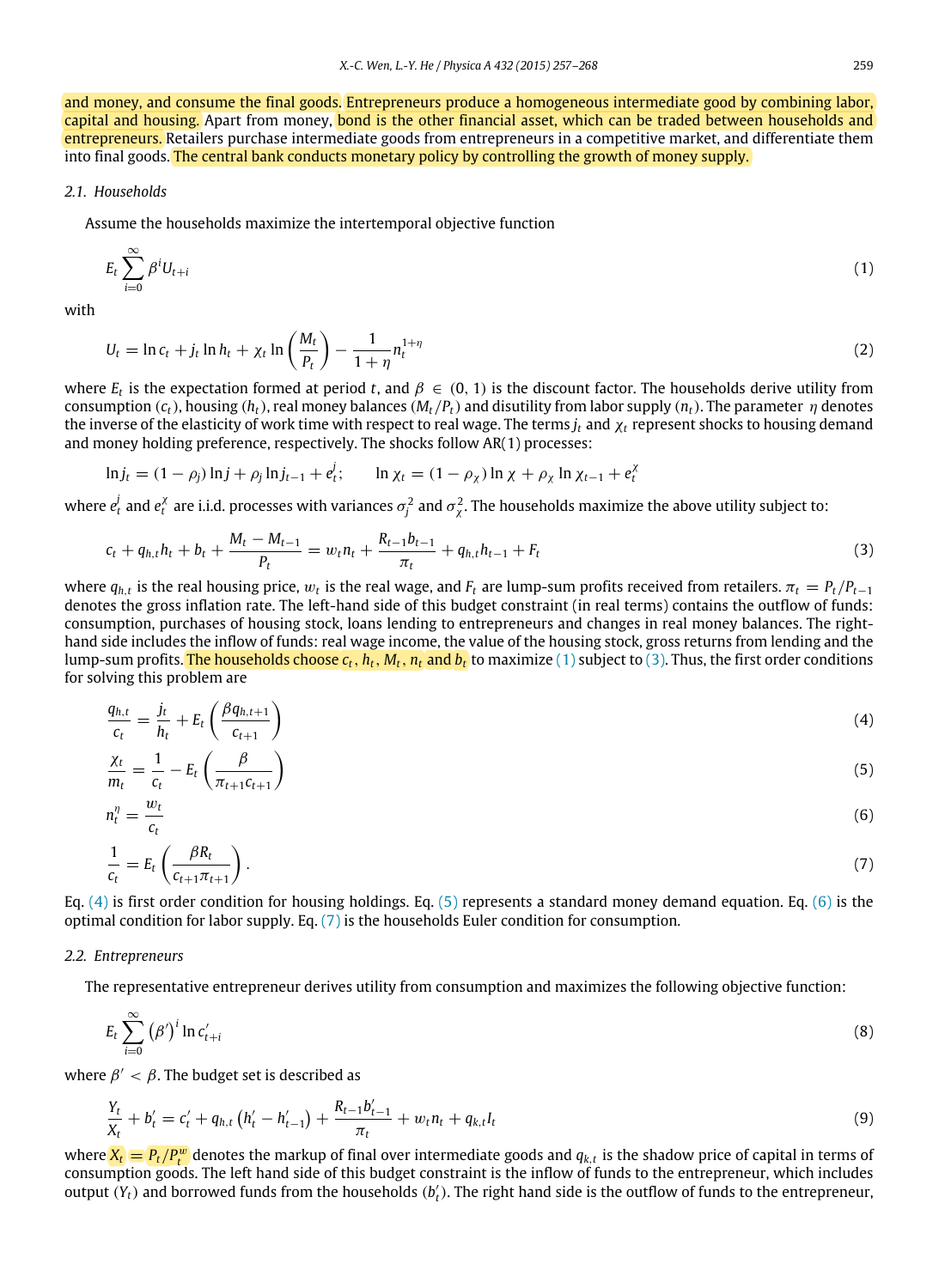which consists of consumption (c<sub>t</sub>), real estate investment ( $q_{h,t}(h'_t-h'_{t-1})$ ), debt repayment ( $R_{t-1}b'_{t-1}/\pi_t$ ), wage payment  $(w_t n_t)$  and capital investment  $(q_{k,t} I_t)$ . Entrepreneurs use a Cobb–Douglas constant returns to scale technology that combines capital  $(k_{t-1})$ , real estate  $(h'_{t-1})$  and labor  $(n_t)$ .

<span id="page-3-0"></span>
$$
Y_t = A_t k_{t-1}^{\mu_k} h_{t-1}^{'\mu_h} n_t^{1-\mu_k-\mu_h}.
$$
\n(10)

The aggregate technology shock *A<sup>t</sup>* follows the AR(1) process

$$
\ln A_t = (1 - \rho_A) \ln A + \rho_A \ln A_{t-1} + e_t^A
$$
\n(11)

where  $e_t^A$  is i.i.d. *N*  $(0,\sigma_A^2)$ . To produce intermediate goods, we assume that entrepreneurs need to accumulate capital. The law of motion for capital is given by

<span id="page-3-2"></span>
$$
k_t = (1 - \delta) k_{t-1} + \phi_t \left( 1 - S \left( \frac{I_t}{I_{t-1}} \right) \right) I_t \tag{12}
$$

where  $\delta$  is the depreciation rate. The function  $S(\frac{l_t}{l_{t-1}})$  represents the adjustment costs in investment. We set  $S(\frac{l_t}{l_{t-1}})=$  $\frac{1}{2}\psi\left(\frac{l_t}{l_{t-1}}-1\right)^2$ , which satisfies the conditions that in steady state  $S=S'=0$  and  $S''=\psi>0.$  The term  $\phi_t$  represents shocks to the marginal productivity of investment and follows the AR(1) process

$$
\ln \phi_t = \left(1 - \rho_\phi\right) \ln \phi + \rho_\phi \ln \phi_{t-1} + e_t^\phi \tag{13}
$$

where  $e_t^\phi$  is i.i.d.  $N(0,\,\sigma_\phi^2).$  <mark>When entrepreneurs borrow from households, we assume that they face a borrowing constraint.</mark> Following Miao and Peng [\[22\]](#page-11-5), we impose the borrowing constraint as

<span id="page-3-1"></span>
$$
b'_{t} \leq \gamma E_{t} \left( q_{h,t+1} h'_{t} \pi_{t+1} / R_{t} + q_{k,t} k_{t-1} \right) \tag{14}
$$

where  $\gamma$  is the loan-to-value ratio. The entrepreneur's problem is choosing the amount of labor, capital stock, capital investment, real estate investment, the amount of borrowing and consumption to maximize the objective function [\(8\)](#page-2-6) subject to the technology constraint  $(10)$ , the budget constraint  $(9)$ , the borrowing constraint  $(14)$ , and the capital stock accumulation equation [\(12\).](#page-3-2) Define  $\lambda_{1,t}$ ,  $\lambda_{2,t}$  and  $\lambda_{3,t}$  as the Lagrangian multipliers associated with the budget constraint, the borrowing constraint and the capital stock accumulation equation, respectively. Finally, we derive the first order conditions.

$$
\partial h'_t : \frac{q_{h,t}}{c'_t} = \frac{\beta'}{c'_{t+1}} \left( q_{h,t} + \frac{\mu_h Y_{t+1}}{X_{t+1} h'_t} \right) + \frac{\lambda_{2,t} \gamma q_{h,t+1} \pi_{t+1}}{R_t}
$$
(15)

$$
\partial b'_{t} : \frac{1}{c'_{t}} = \lambda_{2,t} + \frac{\beta' R_{t}}{c'_{t+1} \pi_{t+1}}
$$
(16)

$$
\partial k_t : \frac{q_{k,t}}{c'_t} = \frac{\beta' \mu_k Y_{t+1}}{c'_{t+1} X_{t+1} k_t} + \lambda_{2,t+1} \gamma q_{k,t+1} + \frac{q_{k,t+1}}{c'_{t+1}} (1 - \delta) \tag{17}
$$

$$
\partial n_t : w_t = \frac{(1 - \mu_k - \mu_h) Y_t}{X_t n_t} \tag{18}
$$

$$
\partial I_t: \frac{q_{k,t}}{c'_t} = \frac{q_{k,t}}{c'_t} \phi_t \left(1 - \frac{1}{2} \psi \left(\frac{I_t}{I_{t-1}} - 1\right)^2\right) - \frac{q_{k,t}}{c'_t} \phi_t \psi \frac{I_t}{I_{t-1}} \left(\frac{I_t}{I_{t-1}} - 1\right) + \frac{\beta' q_{k,t+1}}{c'_{t+1}} \phi_{t+1} \left(\frac{I_t}{I_{t-1}}\right)^2 \left(\frac{I_t}{I_{t-1}} - 1\right) \tag{19}
$$

where  $q_{k,t} = \frac{\lambda_{3,t}}{\lambda_{1,t}}$  $\frac{\lambda_{3,t}}{\lambda_{1,t}}$  implying  $\lambda_{3,t} = \frac{q_{k,t}}{c'_t}$ .

#### *2.3. Retailers*

A continuum of retailers of unit 1, indexed by *j*, buy intermediate goods  $Y_t$  from entrepreneurs at the price  $P_t^w$  in a competitive market, differentiate the goods at no cost into  $Y_t(j)$ , and sell them at a markup  $X_t = P_t/P_t^w$  over the marginal cost. Final goods are composites of the differentiated goods according to the CES function. Consumers minimize the cost of the bundle of differentiated goods for a given level of composite consumption. Then the demand for good *j* is described as  $Y_t(j) = \left(\frac{P_t(j)}{P_t}\right)^{-\frac{1+\theta}{\theta}} Y_t^f$ . Each period, a fraction 1 − ω of retailers set prices optimally, while a fraction ω cannot do so, and index prices to the previous period inflation rate with an elasticity equal to δ*p*. As in Smets and Wouters [\[23\]](#page-11-6), we can augment the Calvo model by assuming that retailers who cannot reset prices optimally adjust their prices according to an indexation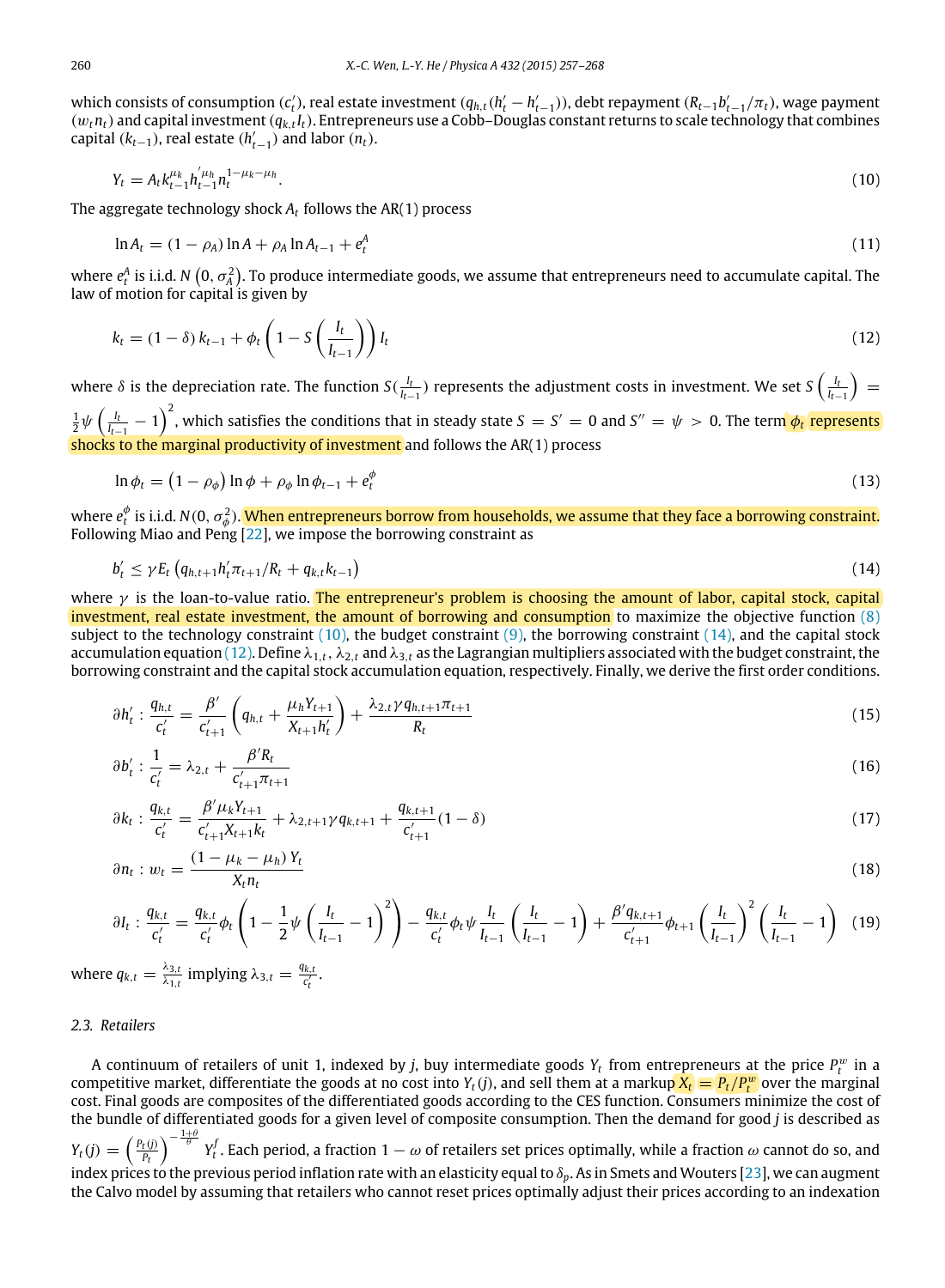rule  $P_{t+k}(j) = \left(\frac{P_{t+k-1}}{P_{t-1}}\right)$ *P*<sup>t−1</sup>  $\bigcap_{t=1}^{\delta_p}P_t(j).$  The retailers that can adjust their prices at time *t* re-optimize price  $P_t^*(j)$  to maximize the expected discounted value of their real profits. The optimal price then reads

<span id="page-4-1"></span>
$$
E_{t} \sum_{k=0}^{\infty} \omega^{k} \Lambda_{t+k} Y_{t+k} (j) \left[ \frac{P_{t}^{*} (j)}{P_{t+k}} \left( \frac{P_{t+k-1}}{P_{t-1}} \right)^{\delta_{p}} - (1+\theta) \frac{1}{X_{t+k}} \right] = 0
$$
\n(20)

where  $A_{t+k} = \beta^k (c_t/c_{t+k})$  is the stochastic discount factor, and  $X_t = P_t/P_t^w$ . One can drop the index j in  $P_t^*(j)$  as the optimal price is the same for each retailer *j*. The aggregate price index is an average of the price charged by the fraction  $(1 - \omega)$  of retailers resetting their prices optimally in period *t* and the average of the remaining fraction ω of all retailers that do not adjust their prices optimally in period *t*. Thus, we know that the aggregate price at *t* is

<span id="page-4-2"></span>
$$
P_t = \left[ (1 - \omega) \left( P_t^* \right)^{1 - \theta} + \omega \left( P_{t-1} V_{t-1} \right)^{1 - \theta} \right]^{\frac{1}{1 - \theta}}
$$
\n(21)

where  $V_{t-1} = (\frac{P_{t-1}}{P_{t-2}})$ *P*<sup>*t*</sup>−2</sub>) <sup>δ</sup>p. Log-linearizing Eqs. [\(20\)](#page-4-1) and [\(21\),](#page-4-2) and dropping *P*\*, we can derive the following Phillips curve:

$$
\hat{\pi}_t = \frac{\beta}{1 + \beta \delta_p} E_t \hat{\pi}_{t+1} + \frac{\delta_p}{1 + \beta \delta_p} \hat{\pi}_{t-1} + \frac{(1 - \omega) (1 - \omega \beta)}{\omega (1 + \beta \delta_p)} \left( -\hat{X}_t \right).
$$
\n(22)

## *2.4. Monetary policy*

The demand for real money is defined by Eq. [\(5\).](#page-2-3) As showed in Burdekin and Siklos [\[20\]](#page-11-3), the monetary policy in China appears to be an augmented McCallum rule that takes into account the rate of money supply growth. We follow Zhang [\[21\]](#page-11-4) to specify the rule as follows:

$$
\hat{m}_t = \hat{m}_{t-1} - \hat{\pi}_t + v_t \tag{23}
$$

$$
v_t = \mu_v v_{t-1} - \mu_\pi E_t \hat{\pi}_{t+1} - \mu_Y \hat{Y}_t + \chi_{v,t}
$$
\n(24)

where v*<sup>t</sup>* denotes the deviation of nominal money growth from its value in steady state. *Y<sup>t</sup>* represents the total output. χv,*<sup>t</sup>* is assumed to be an AR(1) process

$$
\chi_{v,t} = \rho_v \chi_{v,t-1} + e_t^v, \quad 0 < \rho_v < 1.
$$

In this paper, we explore to what extend modifications of the money supply rule can be more beneficial in terms of stabilizing economic fluctuations. To this end, assuming that the People's Bank should set nominal money growth in response to real house prices, we therefore suggest the following real house price-augmented money supply rule:

<span id="page-4-3"></span>
$$
v_t = \mu_v v_{t-1} - \mu_\pi E_t \hat{\pi}_{t+1} - \mu_Y \hat{Y}_t - \mu_q \hat{q}_t + \chi_{v,t}.
$$
\n(25)

## *2.5. Equilibrium*

In order to clear the two markets, the conditions must be satisfied as:

$$
c_t + c'_t + q_{k,t}I_t = Y_t. \tag{26}
$$

In addition, the loan market clears ( $b_t = b'_t$ ), the housing market clears ( $h_t + h'_t = 1$ ) and the relevant transversality conditions.

## <span id="page-4-0"></span>**3. Parameters estimation**

Following the work of Iacoviello [\[19\]](#page-11-2), we parameterize the model by calibration and Bayesian estimation using data during the period 2001Q1: 2012Q4 to quantitatively analyze the model. The estimated parameters are divided into two groups: calibrated parameters and parameters estimated by Bayesian approach. The calibrated parameters are depreciation rate ( $\delta$ ), capital and housing shares in the production functions ( $\mu_k$  and  $\mu_h$ ), the household's preference parameters (*j* and  $η$ ), the mark-up (*X*) and loan-to-value ratio (γ) in the steady state, the degree of price rigidity (ω), and the discount factors  $(\beta \text{ and } \beta')$ . With these parameters, we calculate the consumptions, investment, capital, loan, real estate stocks to output ratios in the steady state. Except for the calibrated parameters, other parameters are estimated using the real data in China by the Bayesian estimation approach.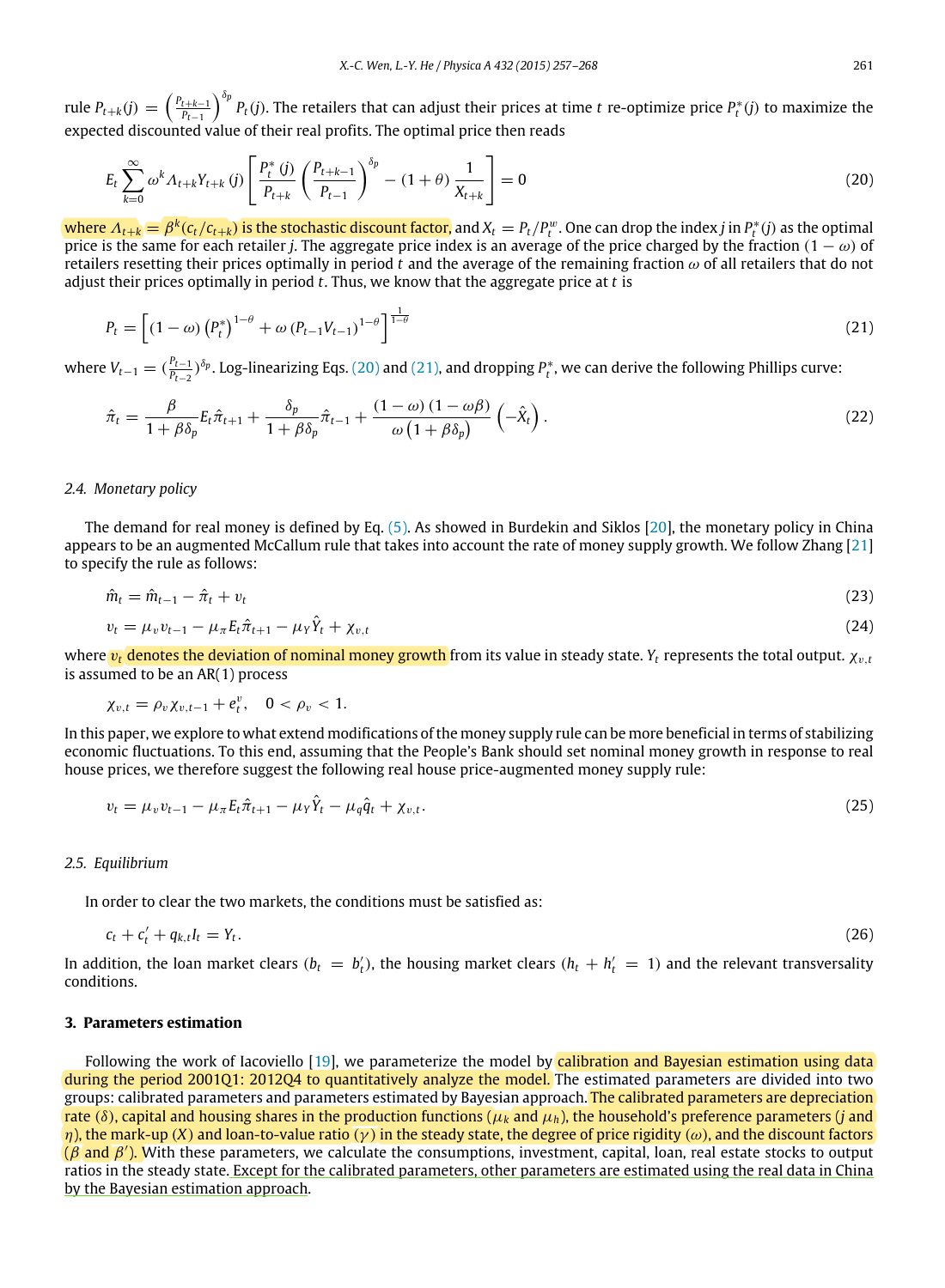| Parameter        | Value | Description                                          |
|------------------|-------|------------------------------------------------------|
| β                | 0.99  | Household's discount factor                          |
| $\beta$          | 0.97  | Entrepreneur's discount factor                       |
| $\mu_k$          | 0.46  | Capital share in production function                 |
| $\mu_h$          | 0.04  | Entrepreneurial housing share in production function |
| γ                | 0.85  | Loan to value ratio                                  |
| δ                | 0.025 | Depreciation rate                                    |
| $\omega$         | 0.67  | Degree of price rigidity                             |
| $4R-1$           | 5.87% | Annual lending rate                                  |
| X                | 1.15  | Steady state markup                                  |
|                  | 0.06  | Housing's weight in the utility function             |
| $m/(4 \times Y)$ | 1.55  | Real money balance/output                            |
|                  |       |                                                      |

<span id="page-5-1"></span>**Table 1** Calibrated parameters.

## *3.1. Calibration*

In the steady state  $R\beta = 1$ . During the period of our study, the average annual lending rate is 5.87%, which implies a quarterly rate of 1.015%. This gives us  $\beta = 0.99$ . Following Iacoviello [\[19\]](#page-11-2), we fix the discount factor of the entrepreneurs  $\beta$ at 0.97, which implies three times as big as the equilibrium interest rate. We fix  $X = 1.15$ , implying a steady-state markup of 15%. As in Chen and Gong  $[24]$ , we set  $\omega$  at 0.67, implying that in each period, about two thirds of entrepreneurs do not adjust their prices. The depreciation rate  $\delta$  is set equal to 0.025 meaning an annual depreciation rate of 10%. To be aligned with the literature on Chinese economy [\[22](#page-11-5)[,25,](#page-11-8)[26\]](#page-11-9), we set  $\mu_k = 0.46$  and  $\mu_h = 0.04$ . The weight on housing in the utility function is set at 0.06, as in Iacoviello [\[19\]](#page-11-2). Following Iacoviello and Neri [\[2\]](#page-10-1), we set the loan to value ratio  $\gamma = 0.85$ . The steady state ratio of real money balances to output is 6.2 over the range of our data set. Other ratio parameters can be obtained by solving the model in steady state. The calibrated parameters are summarized in [Table 1.](#page-5-1)

## *3.2. Bayesian estimation*

The parameters that characterize the shock processes, the structural parameters ( $\eta$ ,  $\psi$ , and  $\delta_p$ ) and the parameters to describe behaviors of monetary policy ( $\mu_v$ ,  $\mu_\pi$ , and  $\mu_Y$ ) are estimated by the Bayesian method. We impose prior distributions on the parameters so that the prior distributions can cover reasonable values taken by the parameters. The prior distributions are chosen according to the existing literature. The prior distribution of  $\psi$  is gamma with mean 4 and standard deviation 0.1 [\[27\]](#page-11-10). The prior distributions of δ*<sup>p</sup>* and η are *N*(0.5, 0.1) and *N*(1.6, 0.1), respectively [\[23\]](#page-11-6). We set the prior distributions and initial values of the parameters that determine the monetary policy according to Zhang [\[21\]](#page-11-4). The prior distributions for the shock processes are given as commonly applied in the literature.

We use five time series as observable variables: the demeaned inflation rate, and the demeaned log forms of real GDP, real broad money supply, real housing price and real investment. All the data are seasonally adjusted. We use the HP filter to get the variables' percentage deviations from steady state and log-linearize the equilibrium conditions, to match the transformed data and the model's variables.

[Table 2](#page-6-0) reports the key statistics of prior and posterior distributions. The posterior distributions of structural parameters are close to the priors. The parameters that determine the monetary policy dynamics are similar to those in Zhang [\[21\]](#page-11-4). Money and housing demand shocks are very persistent, while the persistency of investment shocks is moderate. Compared to other shocks, money demand shocks contain the most volatile disturbances.

## <span id="page-5-0"></span>**4. Results**

In this section, we use the estimated DSGE model, trying to address two questions. One, what is the main driving force of fluctuations in the housing market for China? Two, can a real house price-augmented money supply rule help to stabilize economic fluctuations? We investigate the first question by reporting the relative importance of different shocks according to the results of impulse response analysis and variance decomposition. Policy simulations are carried out to answer the second question.

#### *4.1. Source of housing price fluctuations in China*

[Fig. 1](#page-6-1) displays the impulse responses of housing price to different shocks. Positive housing demand and money supply shocks lead to increments in housing prices, which are easy to understand. In response to the money demand or investment shock, the housing price decreases rapidly in the first few periods and then returns to its steady state (slowly for housing demand shock and quickly for investment shock). A negative response of housing price to a positive money demand shock occurs because housing and real money balances are substituted in the utility. The housing price responses negatively to a positive investment shock results from that the investment shock causes rising in housing stock and then reduces the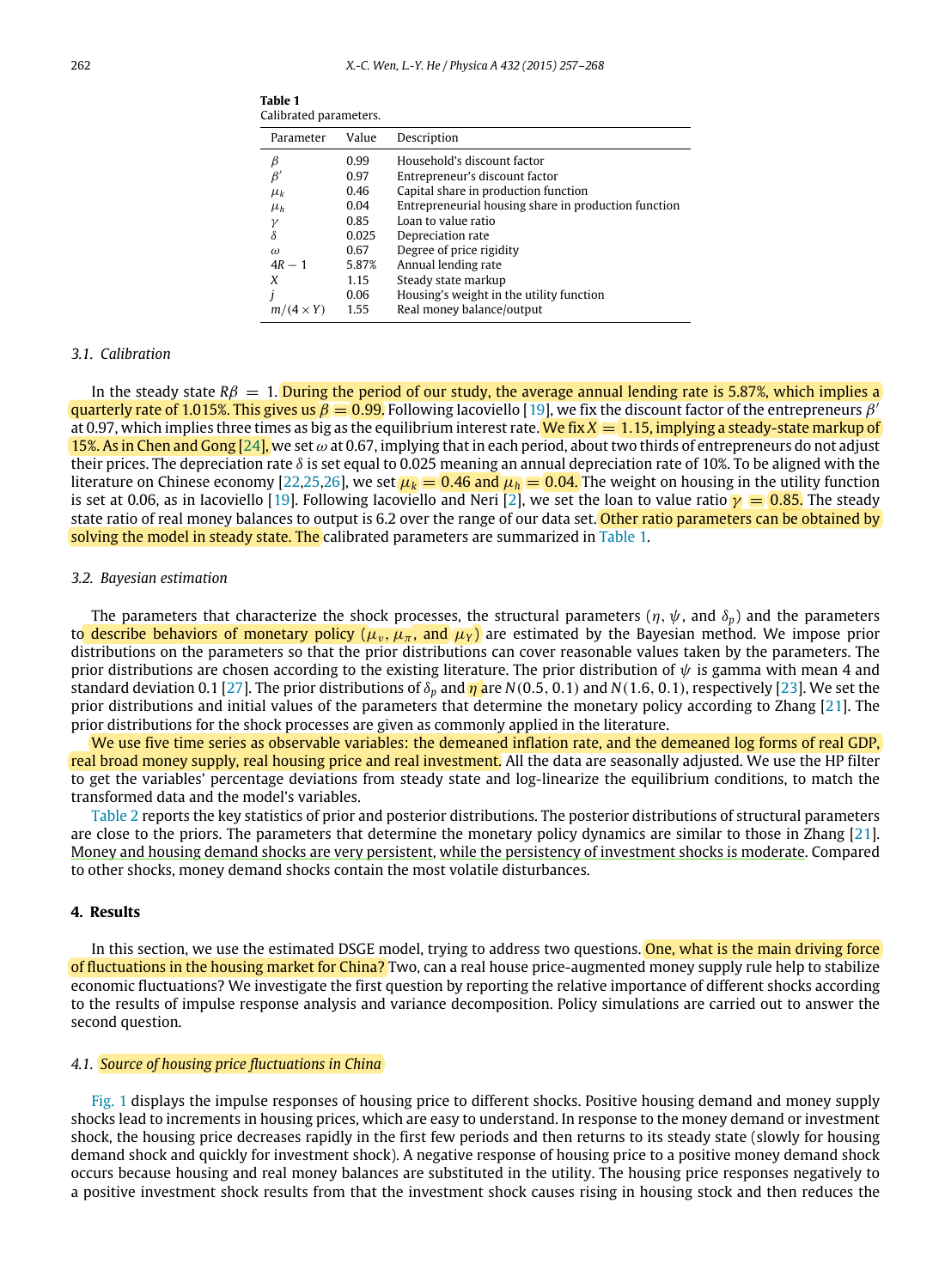| Parameters      | Prior mean | Posterior mean |        | Confidence interval | Prior distribution | Standard deviation |
|-----------------|------------|----------------|--------|---------------------|--------------------|--------------------|
| $\rho_j$        | 0.8000     | 0.9978         | 0.9960 | 0.9994              | beta               | 0.1000             |
| $\rho_{\chi}$   | 0.8000     | 0.9173         | 0.8624 | 0.9825              | beta               | 0.1000             |
| $\rho_A$        | 0.8000     | 0.6614         | 0.5910 | 0.7287              | beta               | 0.1000             |
| $\rho_{\phi}$   | 0.8000     | 0.2588         | 0.1643 | 0.3371              | beta               | 0.1000             |
| $\rho_v$        | 0.8000     | 0.4972         | 0.3789 | 0.6189              | beta               | 0.1000             |
| η               | 0.6000     | 0.6510         | 0.5312 | 0.7789              | normal             | 0.1000             |
| $\psi$          | 4.0000     | 3.9854         | 3.8248 | 4.1212              | normal             | 0.1000             |
| $\delta_p$      | 0.5000     | 0.5742         | 0.4619 | 0.7183              | normal             | 0.1000             |
| $\mu_v$         | 0.8000     | 0.8852         | 0.7861 | 0.9793              | gamma              | 0.1000             |
| $\mu_{\pi}$     | 1.0000     | 0.8601         | 0.7439 | 1.0039              | gamma              | 0.1000             |
| $\mu_Y$         | 0.5000     | 0.7037         | 0.5554 | 0.8543              | gamma              | 0.1000             |
| $\sigma_m$      | 0.3000     | 0.0488         | 0.0392 | 0.0610              | inverse gamma      | infinite           |
| $\sigma_i$      | 0.3000     | 0.2764         | 0.2172 | 0.3400              | inverse gamma      | infinite           |
| $\sigma_{\chi}$ | 0.3000     | 1.2246         | 0.6957 | 1.6067              | inverse gamma      | infinite           |
| $\sigma_A$      | 0.3000     | 0.0791         | 0.0653 | 0.0898              | inverse gamma      | infinite           |
| $\sigma_{\phi}$ | 0.3000     | 0.5403         | 0.4392 | 0.6393              | inverse gamma      | infinite           |
|                 |            |                |        |                     |                    |                    |

<span id="page-6-0"></span>**Table 2** Prior distributions and posterior estimates.

<span id="page-6-1"></span>

**Fig. 1.** Impulse responses of housing price to different shocks.

housing price. A positive technology shock increases the housing price in the first period and then subsequently decreases below its trend and finally returns to its steady state slowly. The housing price suddenly rises because of the direct effect of the technology shock through increasing household's profits from firms. But then the technology shock decreases the marginal product of factor inputs and thus the demand for factor inputs, and after that reduces the labor income of household, and finally decreases the housing price. The different speed of shocked housing prices return to the steady state corresponds with the estimated persistency of the shocks as in [Table 2.](#page-6-0) In levels, housing demand shock causes the biggest volatility of housing price compared with other shocks.

To quantitatively assess the relative importance of the shocks in explaining the fluctuations of housing price, we conduct the variance decomposition. [Table 3](#page-7-0) shows the variance decomposition results, which gives out the contribution of each shock to the variance of housing price at different horizons (one-quarter, one-year, three-years, five-years and ten-years). In every horizon, housing price fluctuations are mainly driven by housing demand shocks, with a contribution above 90% (highest 95%). This result indicates that demand shocks have immediate impact on the housing price in China, which is also supported by other works  $[14,15]$  $[14,15]$ . With the results from [Table 2,](#page-6-0) high persistency of housing demand shocks may be the reason for the huge contribution of housing demand shocks. In our opinion, highly persistent shocks to housing demand can be explained by unmodeled demand factors that have been considered in the empirical literature as important determinants of China's house prices [\[13–15\]](#page-10-12). Compared with housing demand shock, the money supply shock contributes much less to the housing price fluctuations. However, some studies suggest that money supply growth is the main driving force of housing price in China [\[16–18\]](#page-10-15). A reasonable explanation for this result is that shock to housing demand is not considered and compared with the money supply growth shock in one framework in these works. As we know, it is hard to represent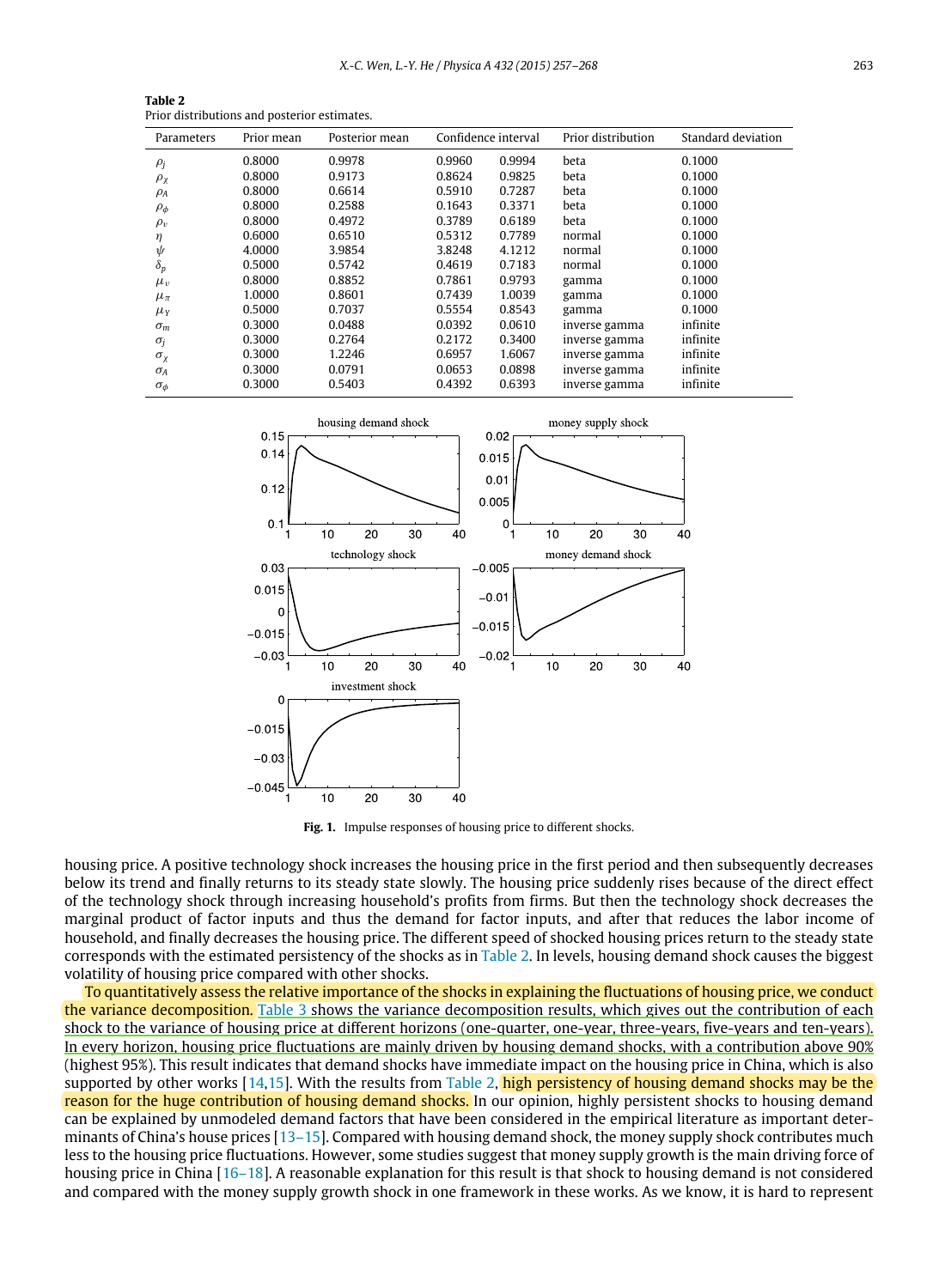| $\sim$ |  |
|--------|--|
|        |  |

|               | Shocks         |              |            |            |              |
|---------------|----------------|--------------|------------|------------|--------------|
|               | Housing demand | Money supply | Investment | Technology | Money demand |
| Period 1      |                |              |            |            |              |
| Output        | 0.21           | 30.21        | 11.82      | 6.36       | 51.40        |
| Inflation     | 49.53          | 2.55         | 34.47      | 6.67       | 6.79         |
| Housing price | 92.91          | 0.03         | 0.68       | 6.08       | 0.30         |
| Investment    | 0.03           | 0.23         | 99.02      | 0.52       | 0.20         |
| Capital       | 26.39          | 7.50         | 29.35      | 28.59      | 8.16         |
| Period 4      |                |              |            |            |              |
| Output        | 18.72          | 21.23        | 10.64      | 28.26      | 21.16        |
| Inflation     | 38.01          | 4.67         | 26.52      | 14.78      | 16.01        |
| Housing price | 89.93          | 1.06         | 6.71       | 1.28       | 1.02         |
| Investment    | 0.39           | 0.11         | 93.16      | 6.29       | 0.05         |
| Capital       | 30.41          | 8.79         | 19.10      | 32.18      | 9.52         |
| Period 12     |                |              |            |            |              |
| Output        | 20.93          | 24.36        | 6.35       | 25.81      | 22.56        |
| Inflation     | 33.13          | 5.15         | 23.97      | 16.30      | 21.44        |
| Housing price | 91.63          | 1.09         | 3.68       | 2.49       | 1.11         |
| Investment    | 5.04           | 0.12         | 81.92      | 12.67      | 0.25         |
| Capital       | 33.47          | 10.34        | 12.28      | 32.94      | 10.96        |
| Period 20     |                |              |            |            |              |
| Output        | 16.87          | 24.43        | 5.39       | 30.76      | 22.55        |
| Inflation     | 31.13          | 6.22         | 22.35      | 17.40      | 22.91        |
| Housing price | 93.12          | 1.00         | 2.46       | 2.41       | 1.02         |
| Investment    | 11.54          | 0.29         | 74.56      | 13.07      | 0.54         |
| Capital       | 33.7           | 11.23        | 10.31      | 33.06      | 11.71        |
| Period 40     |                |              |            |            |              |
| Output        | 18.13          | 23.24        | 4.61       | 32.56      | 21.45        |
| Inflation     | 33.34          | 6.98         | 19.54      | 18.21      | 21.93        |
| Housing price | 95.13          | 0.78         | 1.47       | 1.84       | 0.79         |
| Investment    | 22.05          | 0.53         | 64.53      | 12.10      | 0.80         |
| Capital       | 31.92          | 12.32        | 9.15       | 33.99      | 12.61        |

<span id="page-7-0"></span>

| Table 3                                               |  |
|-------------------------------------------------------|--|
| Variance decomposition of aggregate variables (in %). |  |

housing demand by an economic variable. However, by a Bayesian DSGE approach we are able to take into account the housing demand shock easily (a shock to household's preference on housing in utility) and estimate the model through real economic data to figure out the relative importance of each shock. In this paper, a significant effect of money supply growth on housing price is also found (see [Fig. 1\)](#page-6-1), but low persistency and volatility of money supply shocks lead to the minor role money supply played in explaining the housing price fluctuations when compared with housing demand shocks.

As for other macroeconomic variables, in the very short run (one-quarter horizon), output fluctuations are mainly driven by money demand shocks, money supply shocks and investment shocks. They explain 51.4%, 30.21% and 11.82% of output fluctuations, respectively. The Chinese people prefer to holding real money balances, so a shock to this preference can be used to stimulate the output in the short run. At the one-year horizon, the contribution of technology shocks to output fluctuations increases to 28.26%, while the contributions of money demand shocks and money supply shocks reduce to 21.16% and 21.23%, respectively. Over the medium to the long run, the contribution of technology shocks increases further, and up to the ten-years horizon, technology shocks become the major source explaining one third of output movements. The volatility of investment is mainly driven by investment shocks, which is a reasonable result. Investment shocks explain 93.16% of investment movements in the short run and 64.53% of investment fluctuations in the long run.

## *4.2. Implication for monetary policy*

In this subsection, we explore to what extent modifications of the money supply rule can be more beneficial in terms of stabilizing economic fluctuations. He et al. [\[28\]](#page-11-11) reveal that using asset prices to formulate monetary policy would not help to improve monetary authorities' performance in lowering the volatilities of output growth and inflation, however, the asset prices therein are referring to stock prices. In fact, the Law of the People's Bank of China (PBC) states that the objective of China's monetary policy is to maintain price stability so as to promote economic growth, while the objective to maintain asset price stability is presently not included in the statement. A counter-factual scenario is thereby intriguing: will the PBC's performance be improved in stabilizing the economy, if the objective to maintain asset price stability (in our case, the real housing price) is considered?

Here, we propose that the central bank should set nominal money growth in response to real house prices and therefore suggest the real house price-augmented money supply rule as in Eq.[\(25\).](#page-4-3) To explore the benefits of the augmented monetary policy relative to a standard money supply rule, we report how standard deviations of real output and inflation change when we alter the real house price coefficient  $\mu_q$ , while all other parameters are fixed at their baseline values. Additionally, we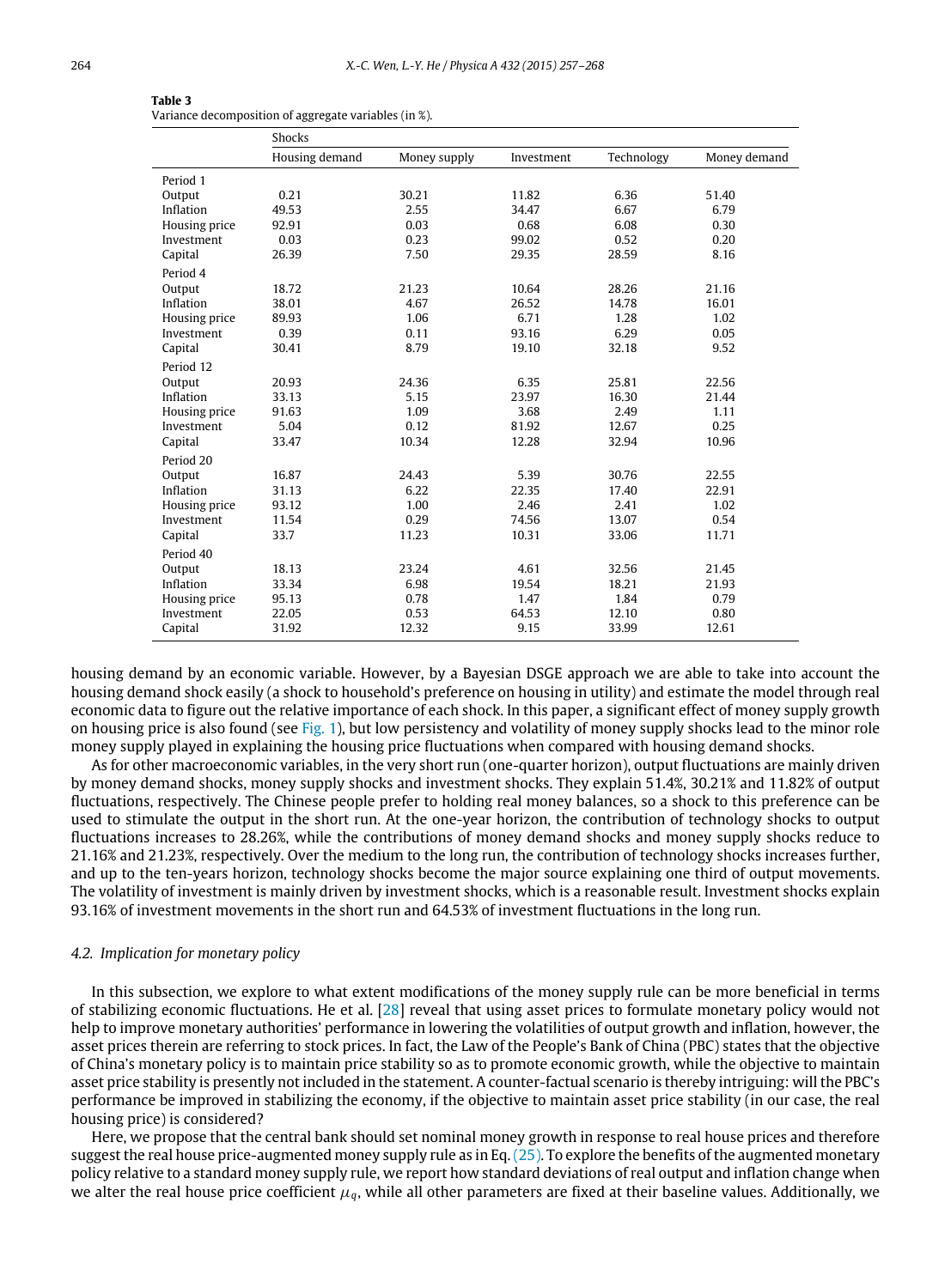<span id="page-8-1"></span>

**Fig. 2.** The house price-augmented money supply rule under  $\mu_q = [0:0.3]$  (left column) and  $\mu_q = [0:1]$  (right column). The black solid lines refer to the baseline values for  $\mu_Y$  and  $\mu_{\pi}$ . The blue solid lines denote { $\mu_Y$ ,  $\mu_{\pi}$ } = {1, 0.5}, and the blue dashed lines stand for { $\mu_Y$ ,  $\mu_{\pi}$ } = {0.5, 0.5}. For the red solid lines it means that { $\mu_Y$ ,  $\mu_{\pi}$ } = {1, 1}, and the red dashed lines present the combination { $\mu_Y$ ,  $\mu_{\pi}$ } = {0.5, 1}. (For interpretation of the references to color in this figure legend, the reader is referred to the web version of this article.)

report the corresponding statistics for changing the output coefficient  $\mu_Y$ , or the inflation coefficient  $\mu_{\pi}$ , relative to their baseline values. We test the values  $\mu_Y = \{0.5; 1\}$  for the output coefficient and the values  $\mu_\pi = \{0.5; 1\}$  for the inflation coefficient. To give a more meaningful analysis in terms of monetary policy evaluation, we summarize the evidence by comparing the monetary policy rules against a prespecified objective function based on the assumption that the ultimate goal of monetary policy is to reduce real output and inflation variabilities. The objective function can be written as

$$
Loss = \lambda \sigma^2 (\hat{Y}_t) + (1 - \lambda) \sigma^2 (\hat{\pi}_t)
$$

where the parameter  $\lambda$  governs the policymakers' relative preferences. We choose to set  $\lambda = 0.5$  such that policymakers attach an equal weight to minimizing output and inflation volatilities.

[Fig. 2](#page-8-1) summarizes the policy simulation results. Starting from the case  $\mu_q = [0: 0.3]$  (see the left column of [Fig. 2\)](#page-8-1), we observe declines in the volatilities of output and inflation when the real house price coefficient  $\mu_q$  rises, however, the volatility of inflation increases as soon as µ*<sup>q</sup>* reaches a critical threshold. The curves in terms of the central bank's loss show shapes of 'U', which are similar with those for the volatility of inflation. This result indicates that a proper response to real housing price might be a promising strategy to reduce the central bank's loss. To see these results in a bigger horizon, we expand the range of  $\mu_q$  and plot the results in the right column of [Fig. 2.](#page-8-1) The change in the volatility of output is moderate when  $\mu_q$  rises, and we still can find the U curves. However, the loss and volatility of inflation increase rapidly in cases where  $\mu_q$  exceeds 0.3. In conclusion, we find that by properly reacting to real house price the central bank is able to reduce the economic fluctuations, and the proper value of real house price coefficient is correlated with the values of  $\mu_Y$  and  $\mu_\pi$ . It might be a good choice for the central bank to set the growth of money supply in response to real housing price movements, but not a promising strategy to over react (i.e.,  $\mu_q$  should be small).

## <span id="page-8-0"></span>**5. Conclusions**

In this paper, we identify the impacts of major sources of housing price fluctuations in China within one integrated Keynesian DSGE framework, and propose a policy implication for money supply rule implemented by the Chinese government to stabilize the economy. First, we find that housing demand shocks are the major driving forces of housing price fluctuations in China. Compared with housing demand shocks, shocks to growth of money supply contribute much less to housing price movements. In our opinion, high persistency of housing demand shocks accounts for the dominant role housing demand played in explaining the housing price fluctuations, while low persistency and volatility of money supply growth shocks cause its minor contribution to housing price volatility. Second, we suggest that it is a promising strategy to incorporate the real housing price into monetary policy making. Our policy simulations reveal that there is a U shape curve relationship between central bank's loss and the real housing price coefficient in small values. The central bank is able to improve its performance in lowering the economic fluctuations by properly responding to the real housing price fluctuations. We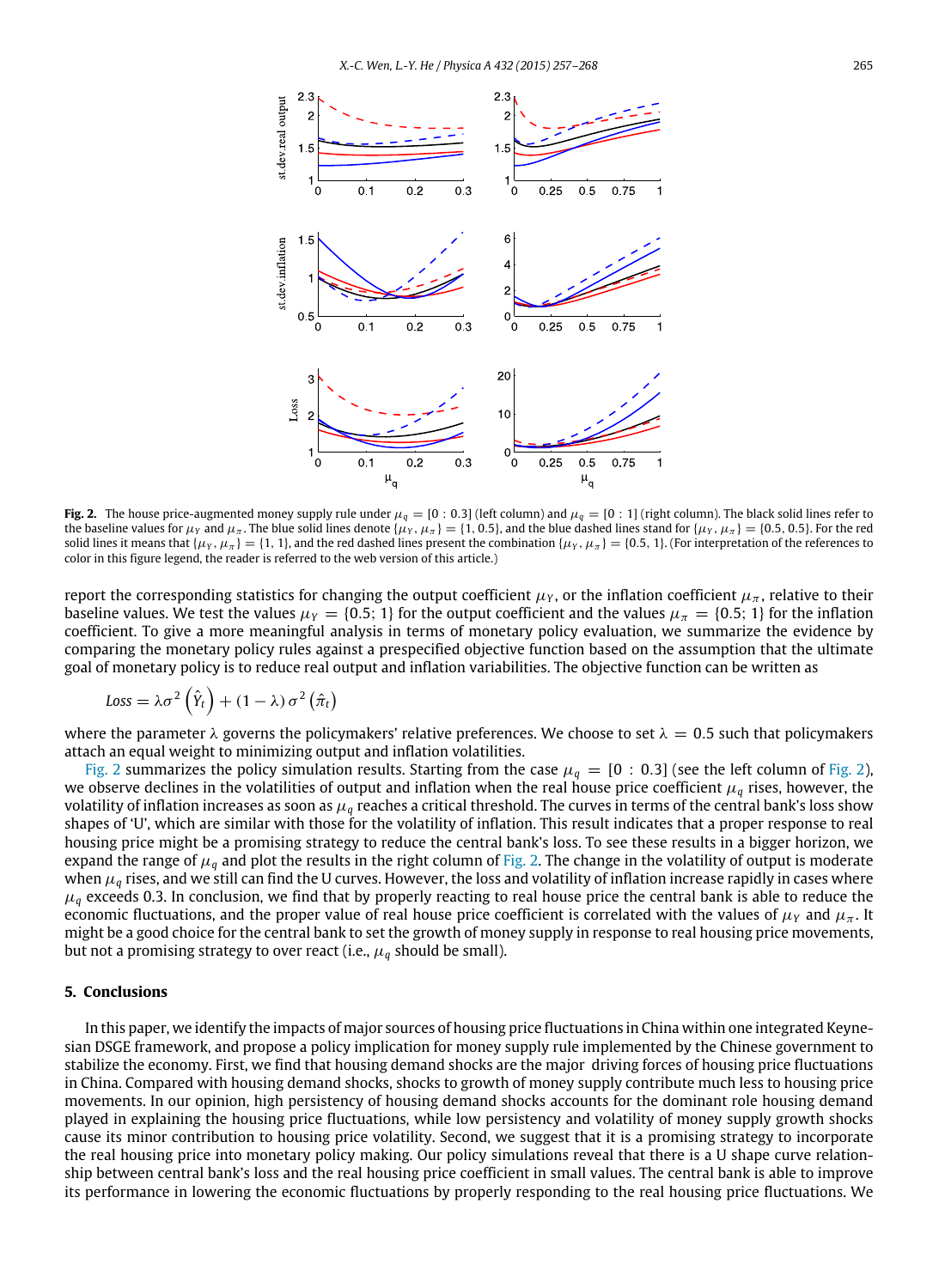thereby conclude that a combination of real housing price and money supply rule (i.e. the PBC should set growth of money supply moderately in response to real housing price movements) can improve the role of the central bank in stabilizing China's economy. Our findings and policy suggestion may have potential applications to both theoretical housing market researches and practical monetary policy making in China and possibly other emerging markets.

## **Acknowledgment**

The authors would like to thank the research grants from National Natural Science Foundation of China (Nos. 71001101 and 71273261).

## **Appendix A. Data description**

| Variables      | Period        | Data source                            |
|----------------|---------------|----------------------------------------|
| Output         | 200101-201204 | National Bureau of Statistics of China |
| <b>CPI</b>     | 200101-201204 | National Bureau of Statistics of China |
| Investment     | 200101-201204 | National Bureau of Statistics of China |
| Housing price  | 200101-201204 | National Bureau of Statistics of China |
| M <sub>2</sub> | 200101-201204 | National Bureau of Statistics of China |

Notes:

1. Investment refers to fixed capital investment.

2. Housing price refers to national average housing price. Quarterly data on housing price during the period of our work are not directly available. However, monthly data of the value of sales on housing and sale volume on housing can be directly obtained from National Bureau of Statistics of China. We add up the monthly data and calculate one quarter's housing price by dividing the value of housing sales by its sale volume in one quarter.

<span id="page-9-7"></span><span id="page-9-6"></span><span id="page-9-4"></span><span id="page-9-1"></span>3. M2 means the broad money supply in China.

## **Appendix B. Steady state**

Assuming  $q_k = 1$ ,  $A = 1$  and  $\pi = 1$  (so that  $\beta R = 1$ ), the steady state will be described by:

|                  | $\frac{q_h}{c} = \frac{j}{h} + \frac{\beta q_h}{c}$ | (B.1) |
|------------------|-----------------------------------------------------|-------|
| $\chi$ 1 $\beta$ |                                                     | (B.2) |

$$
\frac{\lambda}{m} = \frac{1}{c} - \frac{\rho}{\pi c}
$$
(B.2)  

$$
n^{\eta} = \frac{w}{}
$$
(B.3)

$$
\beta R = 1
$$
\n
$$
Rb \quad X - 1 \tag{B.4}
$$

$$
c + b = w\left(\frac{w}{\pi} + \frac{w}{X}\right)Y
$$
\n(B.5)

$$
\frac{q_h}{c'} = \frac{\beta'}{c'} \left( q_h + \frac{\mu_h Y}{X h'} \right) + \lambda_2 \frac{\gamma q_h \pi}{R}
$$
\n(B.6)

<span id="page-9-2"></span>
$$
\frac{1}{c'} = \lambda_2 + \frac{\beta' R}{c' \pi} \tag{B.7}
$$

$$
\frac{q_k}{c'} = \frac{\beta'\mu_k Y}{c'Xk} + \lambda_2 \gamma q_k + \frac{\beta' q_k}{c'} (1 - \delta)
$$
\n(B.8)

$$
w = \frac{(1 - \mu_k - \mu_h)Y}{Xn}
$$
(B.9)

<span id="page-9-5"></span><span id="page-9-3"></span><span id="page-9-0"></span>
$$
\frac{q_k}{c'} = \frac{q_k}{c'}\phi \tag{B.10}
$$

$$
\frac{Y}{X} + b = c' + \frac{Rb'}{\pi} + wn + q_k I
$$
\n(B.11)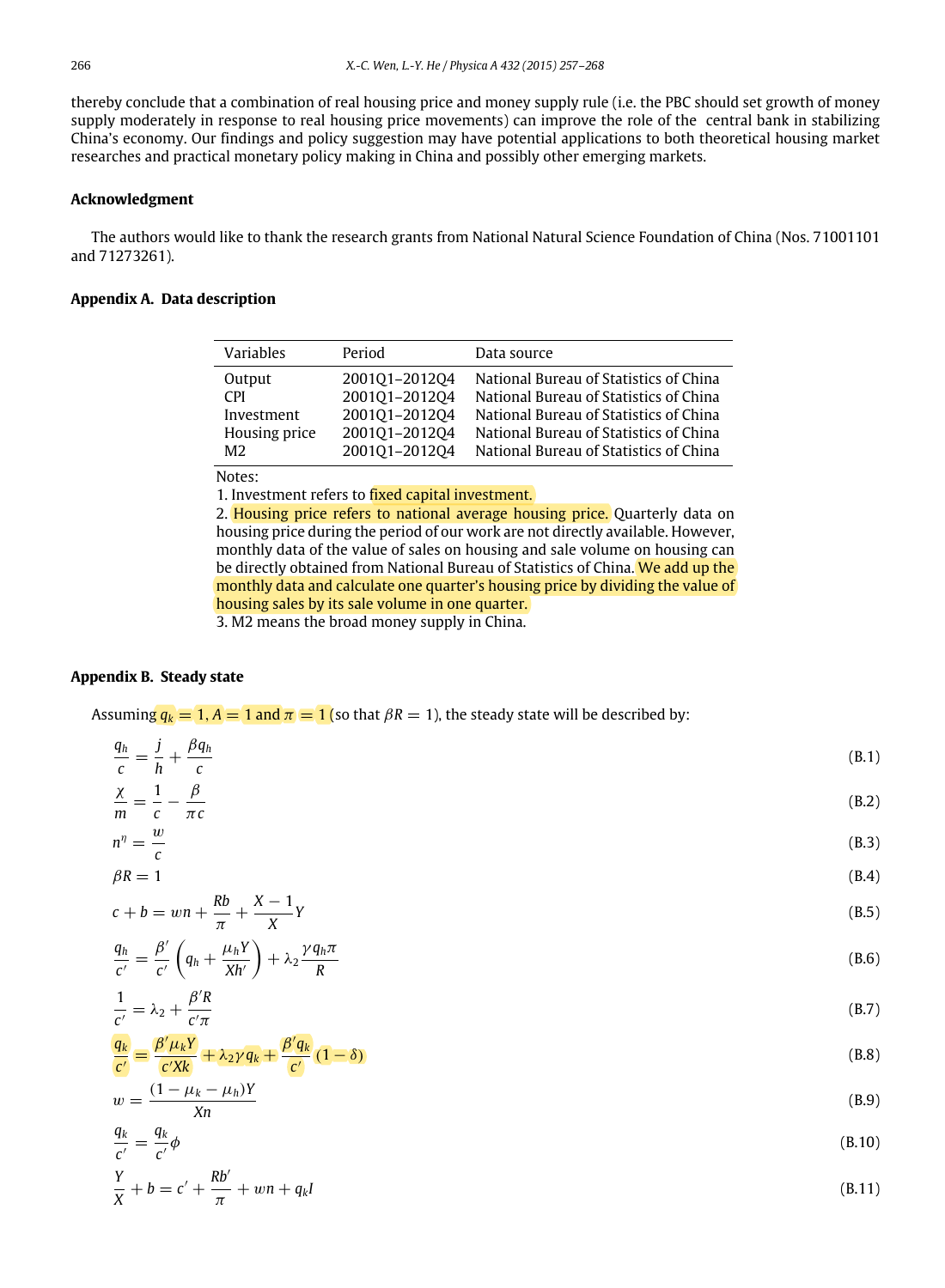$$
b = \gamma \left( q_h h' \frac{\pi}{R} + q_k k \right)
$$
\n
$$
Y = Ak^{\mu_k} h^{\mu_k} n^{1-\mu_k-\mu_h}
$$
\n
$$
k = (1 - \delta)k + \phi I
$$
\n
$$
h + h' = 1
$$
\n(B.13)\n
$$
(B.14)
$$
\n
$$
(B.14)
$$

$$
c + c' + q_k I = Y. \tag{B.16}
$$

By [\(B.10\),](#page-9-0) we have  $\phi = 1$ . By [\(B.7\),](#page-9-1) we obtain  $\lambda_2 = \frac{1}{c'}(1 - \frac{\beta' R}{\pi})$  $\frac{3\pi}{\pi}$ ), and with [\(B.8\),](#page-9-2) we then have

$$
\frac{k}{Y} = \frac{\beta'\mu_k}{X\left[1-\left(1-\frac{\beta' R}{\pi}\right)\gamma\beta' - \beta'(1-\delta)\right]}.
$$

With [\(B.14\),](#page-10-16) we obtain

$$
\frac{I}{Y} = \delta \frac{k}{Y}.
$$

By  $(B.9)$ , then

$$
\frac{wn}{Y}=\frac{1-\mu_k-\mu_h}{X}.
$$

Rewriting  $(B.6)$ , we have

$$
\frac{q_h h'}{Y} = \frac{\beta' \mu_h}{\left(1 - \beta' - \frac{\gamma \pi}{R} + \beta' \gamma\right) X}
$$

The ratios of other variables to output in steady state are determined by the above equations.

<span id="page-10-17"></span><span id="page-10-16"></span>.

$$
(B.12) \Rightarrow \frac{b}{Y} = \frac{\gamma \pi}{R} \frac{q_h h'}{Y} + \gamma \frac{k}{Y}
$$
  
\n
$$
(B.11) \Rightarrow \frac{c'}{Y} = \frac{1}{X} + \frac{b}{Y} - \frac{R}{\pi} \frac{b}{Y} - \frac{wn}{Y} - \delta \frac{k}{Y}
$$
  
\n
$$
(B.5) \Rightarrow \frac{c}{Y} = (R - 1) \frac{b}{Y} + \frac{wn}{Y} + \frac{X - 1}{X}
$$
  
\n
$$
(B.1) \Rightarrow \frac{q_h h}{Y} = \frac{j}{(1 - \beta)} \frac{c}{Y}.
$$

 $\sim$ 

The rest of the steady state can be easily solved.

## **References**

- <span id="page-10-0"></span>[1] B.S. Bernanke, Housing, mortgage markets, and foreclosures, in: The Federal Reserve System Conference on Housing and Mortgage Markets, Washington, D.C, 2008.
- <span id="page-10-1"></span>[2] M. Iacoviello, S. Neri, Housing market spillovers: evidence from an estimated DSGE model, Am. Econ. J. Macroecon. 2 (2) (2010) 125–164. [http://dx.doi.org/10.1257/mac.2.2.125.](http://dx.doi.org/10.1257/mac.2.2.125)
- <span id="page-10-2"></span>[3] C. Leung, Macroeconomics and housing: a review of the literature, J. Hous. Econ. 13 (4) (2004) 249–267. [http://dx.doi.org/10.1016/j.jhe.2004.09.002.](http://dx.doi.org/10.1016/j.jhe.2004.09.002)
- <span id="page-10-3"></span>[4] J.B. Taylor, Housing and monetary policy, working paper 13682, NBER, w13682, December 2007. [http://dx.doi.org/10.3386/w13682.](http://dx.doi.org/10.3386/w13682)
- <span id="page-10-4"></span>[5] J. Clayton, Rational expectations, market fundamentals and housing price volatility, Real Estate Econ. 24 (1996) 441–470. [http://dx.doi.org/10.1111/](http://dx.doi.org/10.1111/1540-6229.00699) [1540-6229.00699.](http://dx.doi.org/10.1111/1540-6229.00699)
- <span id="page-10-5"></span>[6] F. Ortalo-Magné, S. Rady, Boom in, bust out: Young households and the housing price cycle, Eur. Econ. Rev. 43 (4–6) (1999) 755–766. [http://dx.doi.](http://dx.doi.org/10.1016/S0014-2921(98)00091-9) [org/10.1016/S0014-2921\(98\)00091-9.](http://dx.doi.org/10.1016/S0014-2921(98)00091-9)
- <span id="page-10-6"></span>[7] D.R. Capozza, P.H. Hendershott, C. Mack, C.J. Mayer, Determinants of real house price dynamics, working paper 9262, NBER, w9262, October 2002. [http://dx.doi.org/10.3386/w9262.](http://dx.doi.org/10.3386/w9262)
- <span id="page-10-7"></span>[8] F. [Ortalo-Magné, S. Rady, Housing market dynamics: on the contribution of income shocks and credit constraints, Rev. Econom. Stud. 73 \(2\) \(2006\)](http://refhub.elsevier.com/S0378-4371(15)00302-7/sbref8)
- <span id="page-10-8"></span>459–485. [9] N.G. Mankiw, D.N. Weil, The baby boom, the baby bust, and the housing market, Reg. Sci. Urban. Econ. 19 (2) (1989) 235–258. [http://dx.doi.org/10.](http://dx.doi.org/10.1016/0166-0462(89)90005-7) [1016/0166-0462\(89\)90005-7.](http://dx.doi.org/10.1016/0166-0462(89)90005-7)
- <span id="page-10-9"></span>[10] W. [Alonso, The historic and the structural theories of urban form: their implications for urban renewal, Land Econ. 40 \(2\) \(1964\) 227–231.](http://refhub.elsevier.com/S0378-4371(15)00302-7/sbref10)
- <span id="page-10-10"></span>[11] R.F. [Muth, Cities and Housing, University of Chicago Press, Chicago, 1969.](http://refhub.elsevier.com/S0378-4371(15)00302-7/sbref11)
- <span id="page-10-11"></span>[12] A. Beltratti, C. Morana, International house prices and macroeconomic fluctuations, J. Bank. Financ. 34 (3) (2010) 533–545. [http://dx.doi.org/10.1016/](http://dx.doi.org/10.1016/j.jbankfin.2009.08.020) [j.jbankfin.2009.08.020.](http://dx.doi.org/10.1016/j.jbankfin.2009.08.020)
- <span id="page-10-12"></span>[13] A. Ahuja, L. Cheung, G. Han, N. Porter, W. Zhang, Are house prices rising too fast in China? Working paper, International Monetary Fund, 10/274, 2010.
- <span id="page-10-13"></span>[14] S.-J. Wei, X. Zhang, Y. Liu, Status competition and housing prices, working paper 18000, NBER, w18000, April 2012. [http://dx.doi.org/10.3386/w18000.](http://dx.doi.org/10.3386/w18000)
- <span id="page-10-14"></span>[15] J. Chen, F. Guo, Y. Wu, One decade of urban housing reform in China: urban housing price dynamics and the role of migration and urbanization, 1995-2005, Habitat Int. 35 (1) (2011) 1–8. [http://dx.doi.org/10.1016/j.habitatint.2010.02.003.](http://dx.doi.org/10.1016/j.habitatint.2010.02.003)
- <span id="page-10-15"></span>[16] Y. Zhang, X. Hua, L. Zhao, Exploring determinants of housing prices: a case study of Chinese experience in 1999–2010, Econ. Model. 29 (6) (2012) 2349–2361. [http://dx.doi.org/10.1016/j.econmod.2012.06.025.](http://dx.doi.org/10.1016/j.econmod.2012.06.025)